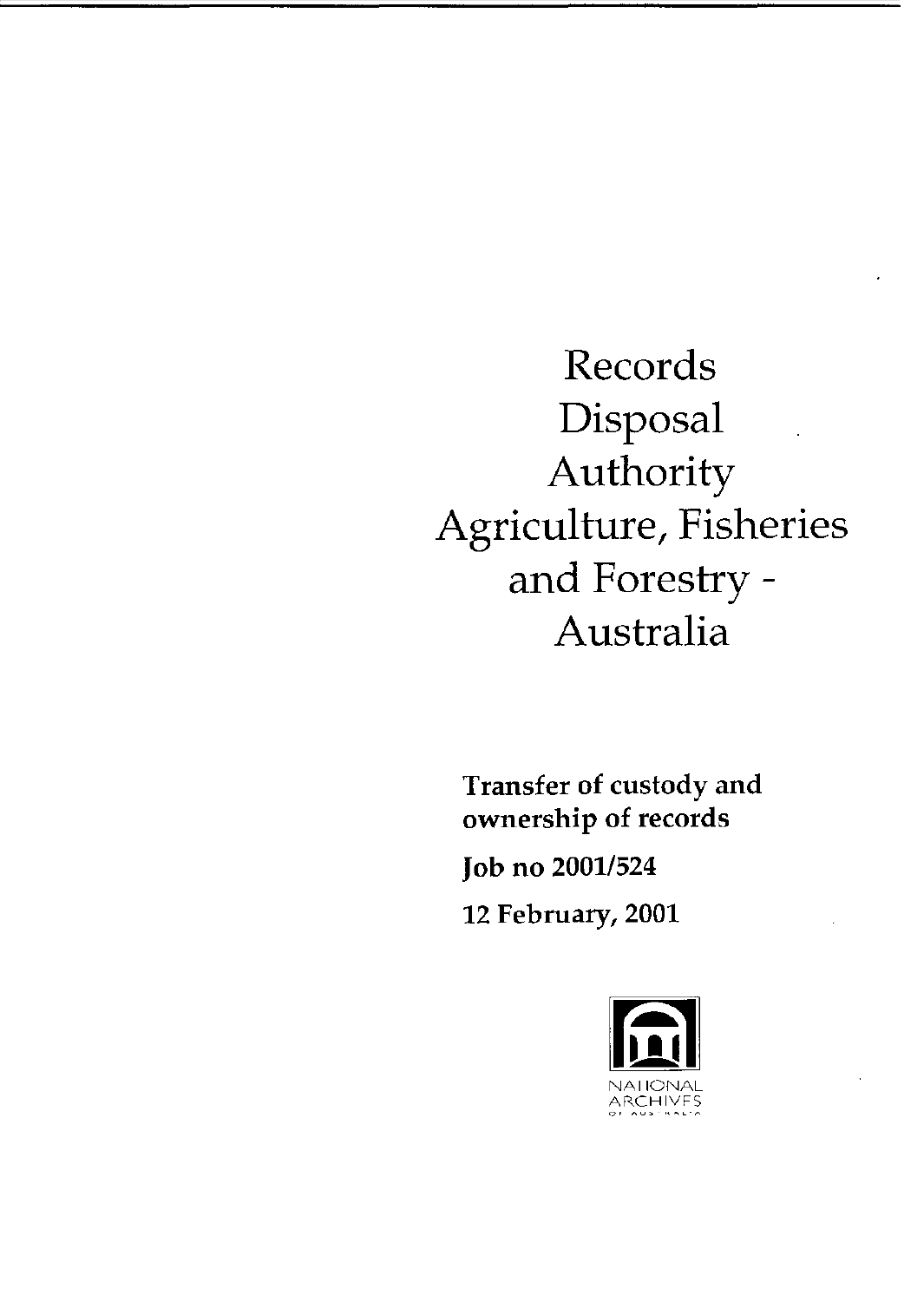$\ensuremath{\mathbb{Q}}$  Commonwealth of Australia 2001

This work is copyright. Apart from any use as permitted under the Copyright Act 1968, no part may be reproduced by any process without prior written permission from the National Archives of Australia. Requests and inquiries concerning reproduction and rights should be directed to the Publications Manager, National Archives of Australia, PO Box 7425, Canberra Mail Centre<br>ACI 2610, Australia.  $\overline{ }$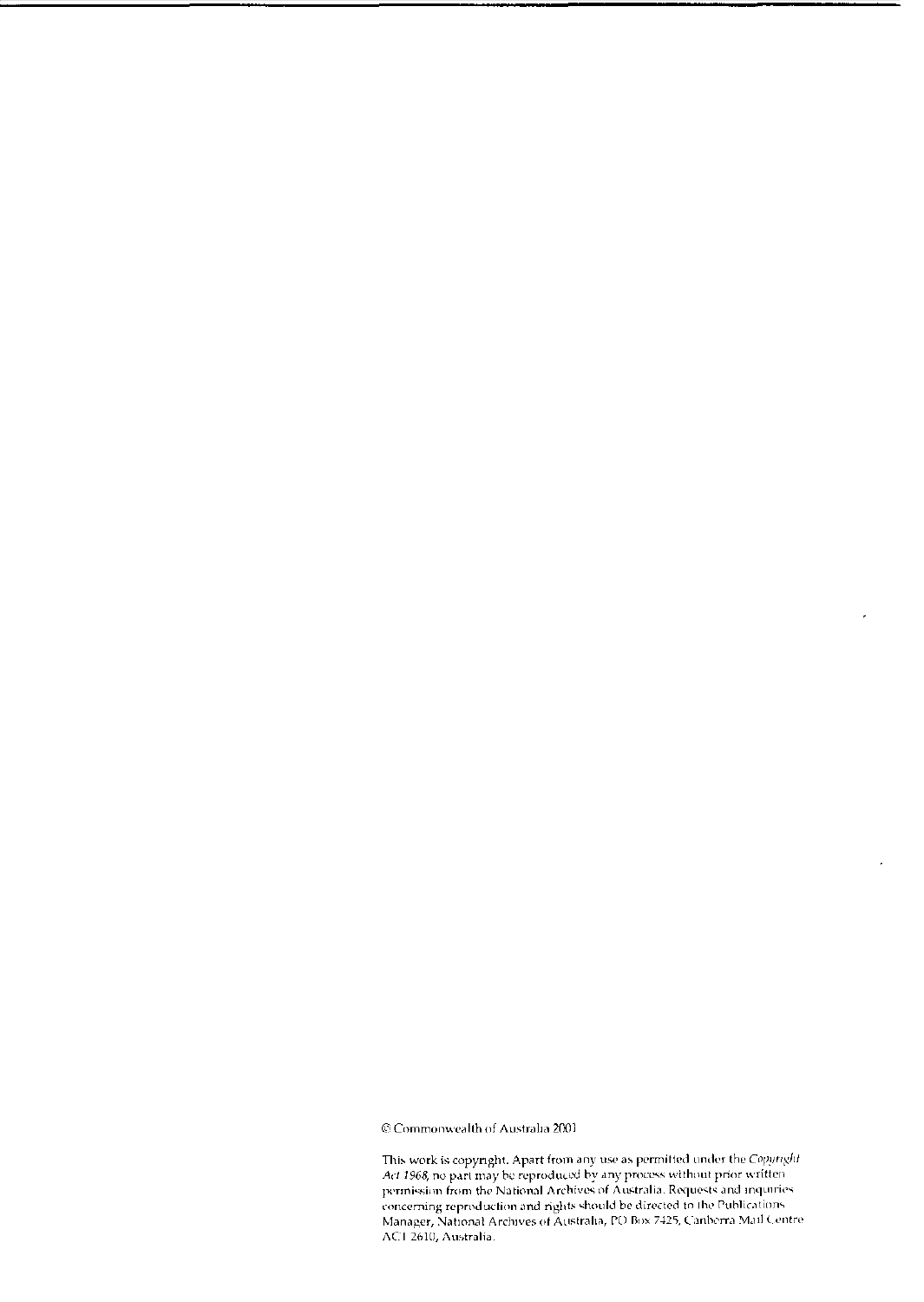*National Archives of Australia -Records Disposal Authority AgriCliltllft', Fisheries and Forestry Allstralia*  12-Feb-01

### **CONTENTS**

| <b>INTRODUCTION</b>                           | 5 |  |
|-----------------------------------------------|---|--|
|                                               |   |  |
| The Appraisal Process                         | 5 |  |
| Disposal Authorisation                        | 5 |  |
| Purpose of this Authority                     | 5 |  |
| Using this Authority                          | 5 |  |
| Conditions Attached to the Disposal Authority | 6 |  |
| Amendment of this Authority                   | 6 |  |
| <b>AUTHORISATION</b>                          |   |  |
| <b>CLASSES</b>                                | 9 |  |

 $\label{eq:2} \frac{\sqrt{2}}{2} \left( \frac{1}{\sqrt{2}} \right) \frac{1}{\sqrt{2}} \, .$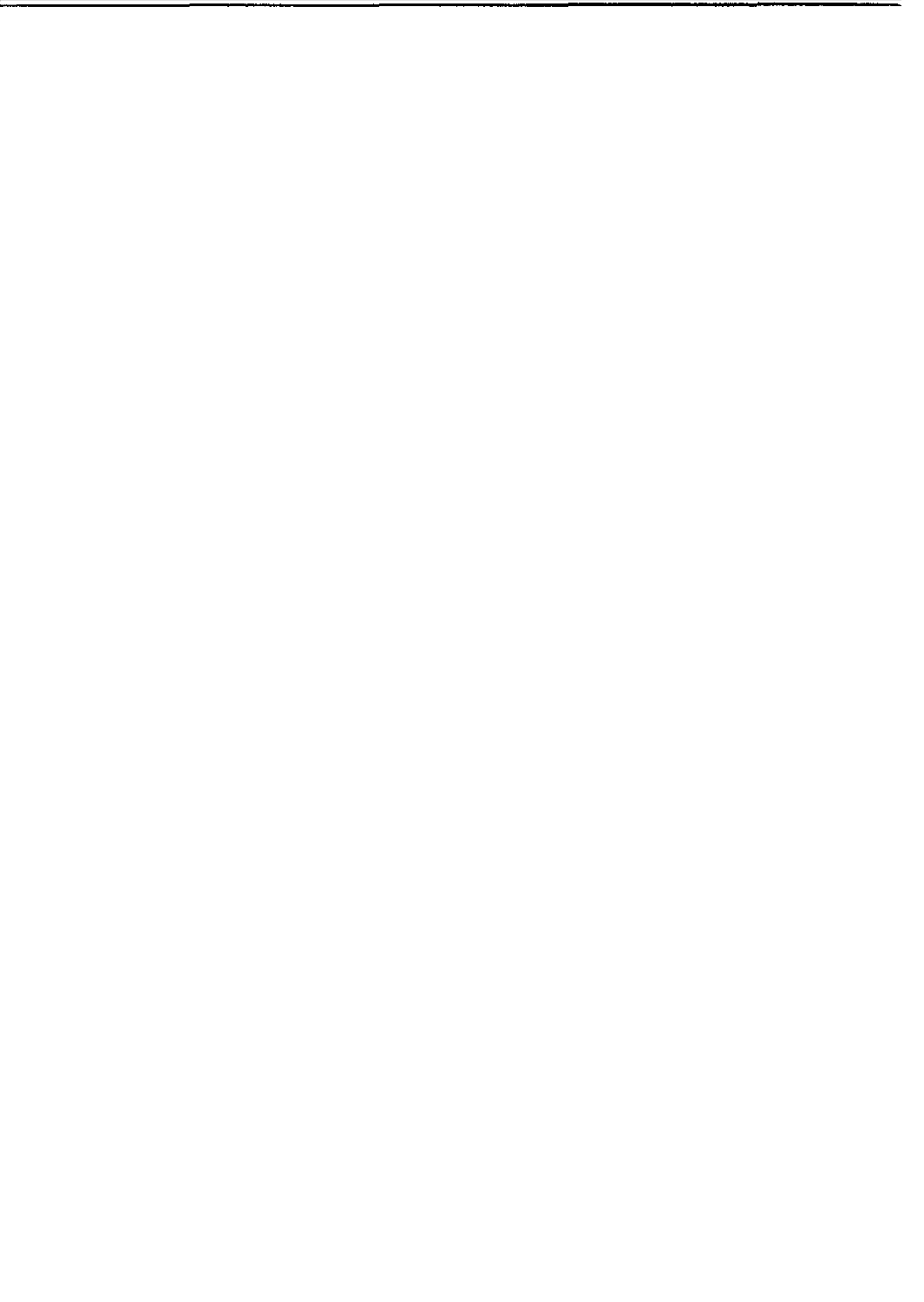*National Archives of Australia - Records Disposal Authority - Agriculture, Fisheries and Forestry - Australia* 12 Feb 01

### **INTRODUCTION**

### The appraisal process

The appraisal of Commonwealth records is based on the methodology for Designing and Implementing Recordkeeping Systems (DIRKS) outlined in the Australian Standard AS4390-1996, *Records Management,* Part 1: General. Clause 1.3, and expanded in the DIRKS Manual. It is an analytical process that involves identifying which records should be created, assessing the value of records for future usc, identifying those records with enduring value and deciding how soon the remainder can be destroyed or otherwise disposed of.

The process can involve making decisions about the alteration of records, and where records have already been created, the transfer of ownership or custody of these records. It also involves authorising the action arising from the assessment and putting the action into effect by sentencing. The appraisal process provides a framework of accountability for record keeping.

### Disposal authorisation

Section 24 of the *Archives Act* 1983 provides that records are not to be disposed of without the consent of the Archives unless the action of disposal is positively required by law, or takes place in accordance with a normal administrative practice of which the Archives does not disapprove. Advice on the provisions of the Archives Act can be obtained from any National Archives office.

### Purpose of this authority

This authority authorises the transfer of custody or ownership, or other disposal, of Commonwealth records as required by the Archives Act.

### Using this authority

This authority covers records controlled by the agency and applies only to the records or classes of records described in the authority.

This authority is to be used to determine the custody or ownership of Commonwealth records. This is done by a process known as 'sentencing'. Sentencing involves the examination of records in order to identify the individual disposal class to which they belong. This process enables the sentencing officer to determine the appropriate disposal action for the records. Advice on sentencing can be obtained from your nearest National Archives office.

Records remaining in Commonwealth custody should be sentenced in accordance with the Administrative Functions Disposal Authority issued by the National Archives to cover housekeeping and other records common to most Commonwealth agencies and other specific Records Disposal Authorities issued to the agency. Records selected as national archives should be transferred into the custody of the National Archives. The Archives no longer accepts records which have not been sentenced in accordance with valid records disposal authorities. Commonwealth agencies may withdraw records for official reference purposes through the lending service.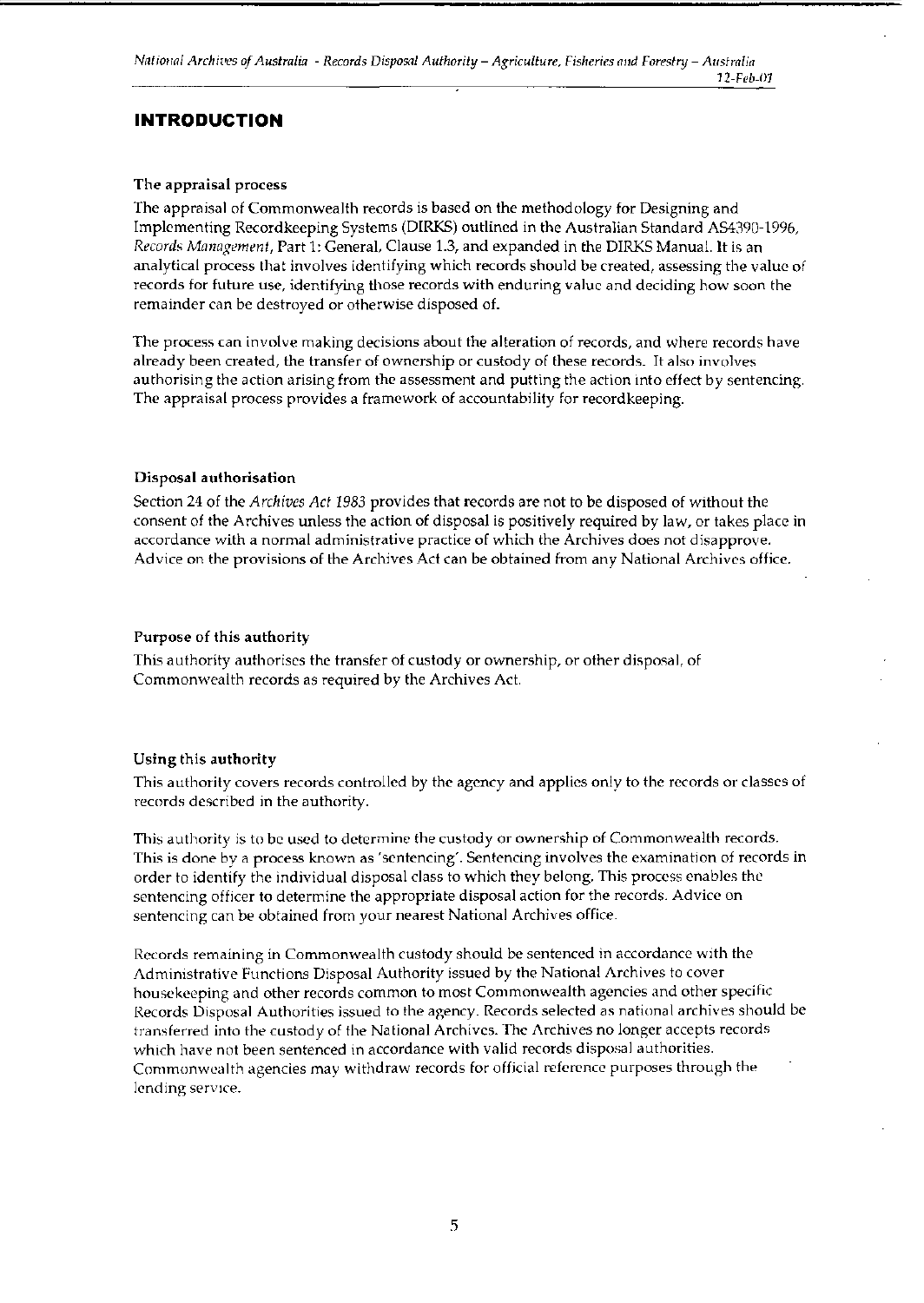*National Archives of Australia - Records Disposal Authority - Agriculture, Fisheries and Forestry - Australia* 

*12-Feb-01* 

### Conditions attached to the disposal authority

In some circumstances, it may be necessary for the relevant Commonwealth agency to enter into contractual arrangements with the body taking custody or ownership of the records to ensure that the ongoing needs of the Commonwealth are protected. The contract may include clauses to:

- recover records at the completion of the contract, or at any other reasonable time
- ensure that the records are appropriately managed and maintained
- protect the security of the records
- ensure compliance with the provisions of the *Privacy Act* 1988 as if the custodian was the 'Record Keeper' in accordance with that Act
- prevent unauthorised disclosure of information, in accordance with the provisions of the *Crimes Act* 1914 and any legislation relevant to your agency
- provide for reasonable access to the records by the Commonwealth and its authorised agents
- limit the use of the records to legitimate purposes under the terms of the contract

You should seek specific legal advice on these matters.

### Amendment of this authority

An amendment of this authority must be approved by the National Archives. Officers using the authority should advise the National Archives of any changes considered desirable.

### CONTACT INFORMATION

### 1. For changes to this RDA contact the Canberra Office of the National Archives of Australia: Queen Victoria Terrace Tel: (02) 6212 3610

Parkes ACT 2600 Canberra Mail Centre

PO Box 7425 **Email:** recordkeeping@naa.gov.au

ACT 2610 Website: www.naa.gov.au

2. For sentencing advice contact your local office of the National Archives. The address and phone number of your local office can be found at the National Archives web-site address above.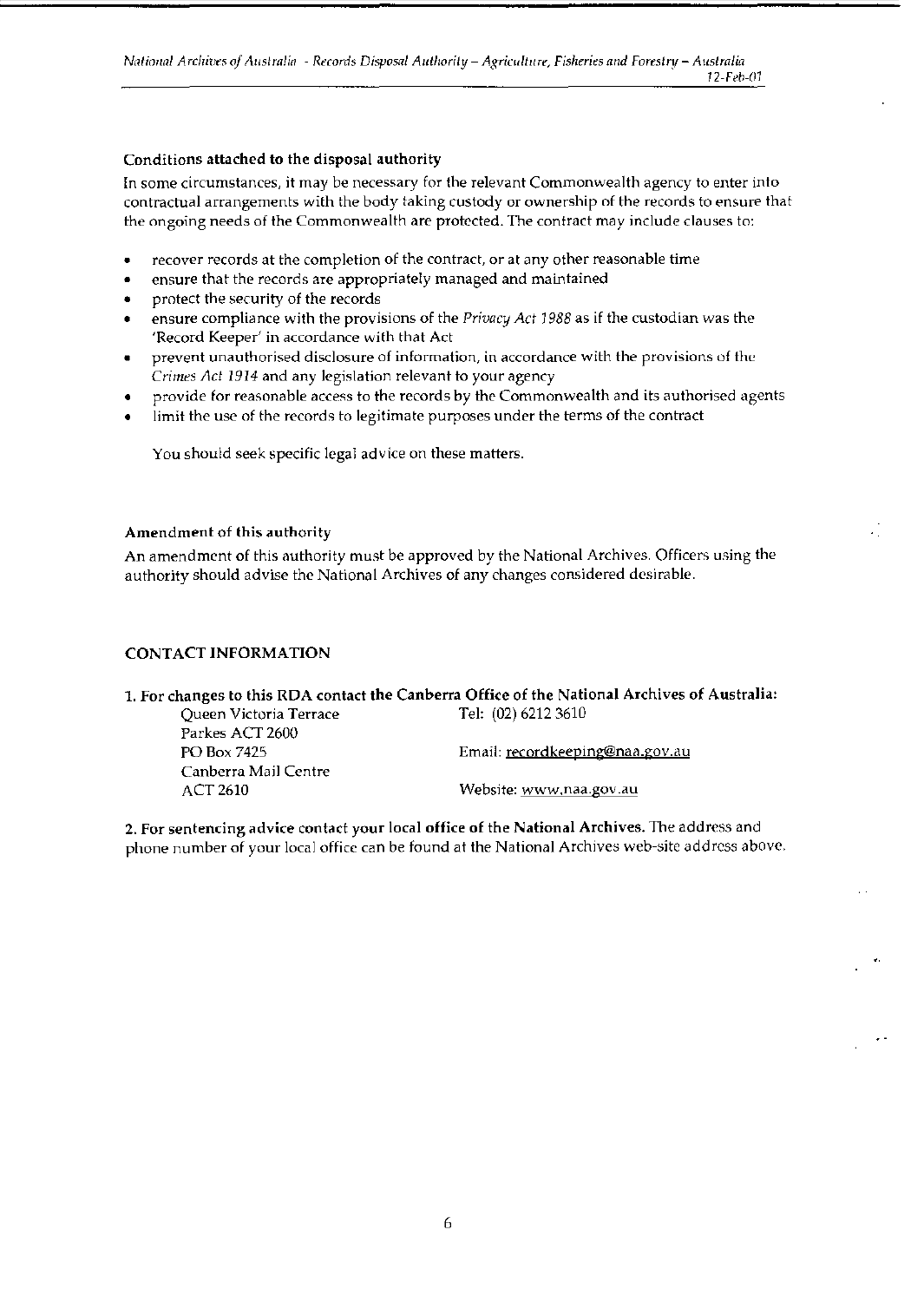*National Archives of Australia - Records Disposal Authority - Agriculture, Fisheries and Forestry - Australia 12-Feb-01* 

RDA Job No 2000/524

### AUTHORISATION

RECORDS DISPOSAL AUTHORITY

| Purpose: | AUTHORISES ARRANGEMENTS FOR THE DISPOSAL OF<br>RECORDS IN ACCORDANCE WITH SECTION 24(2)(b) OF<br>THE ARCHIVES ACT 1983 |  |  |
|----------|------------------------------------------------------------------------------------------------------------------------|--|--|
|          | Defunct functional records of controlled by the Australian Wool<br>Research and Promotion Organisation, 1963-1994      |  |  |

Research and Promotion Organisation, 1963-1994 Application: Management of Wool Marketing Schemes Wool Marketing Management

This authorisation applies only to the disposal of the records described on the authority in accordance with the disposal action specified on the authority. The authority will apply only if disposal takes place with the consent of the agency that is responsible at the time of disposal for the functions documented in the records concerned.

Authorising Officer, National Archives of Date of Issue 12 February, 2001 Australia

Vincle 12 / E a le Date of Amendment

Director, Recordkeeping Implementation

Expiry Date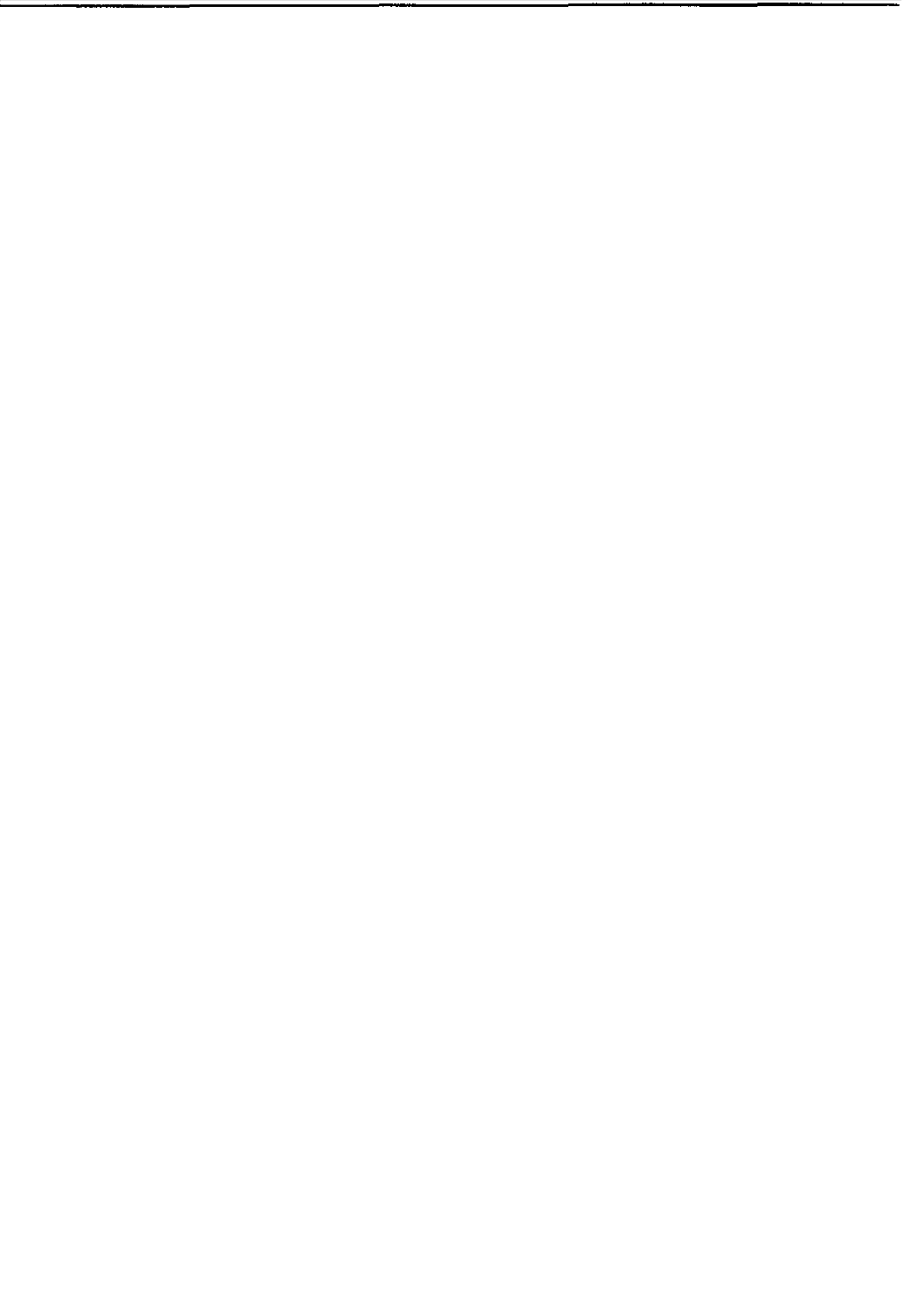## **MANAGEMENT OF WOOL MARKETING SCHEMES**

The function of managing the marketing schemes for wool including the reserve price scheme and government initiated grower support schemes.

### Develop Policy and Guidelines for Grower Support Schemes

The process of developing appropriate procedures and guidelines to enable implementation of the various schemes. Includes development of policy and guidelines applying to marketing schemes such as: Reserve Price Scheme (RPS) Market Support Fund (MSF) Flock Reduction Scheme (FRS) Wool Marketing Service (WMS) Wool Industry Supplementary Payments Scheme (WISPS)

### **Entry No Description of Records**

- 2299 Includes: Final policy documents and procedures Major drafts Research papers Results of consultation Supporting reports Policy proposals (Date Range: 1963 - 1994)
- 2300 Reference material, copies of policy and procedural documents and supporting papers (Date Range: 1963 - 1994)

**Disposal Action** 

Retain as national archives. Austrlian Wool Services Ltd to be granted access to the records by agreeement with the Portfolio Department

Destroy when reference ceases. Transfer ownership to the Portfolio Department. Australian Wool Services Ltd to be granted access to the records by agreement with the Portfolio Department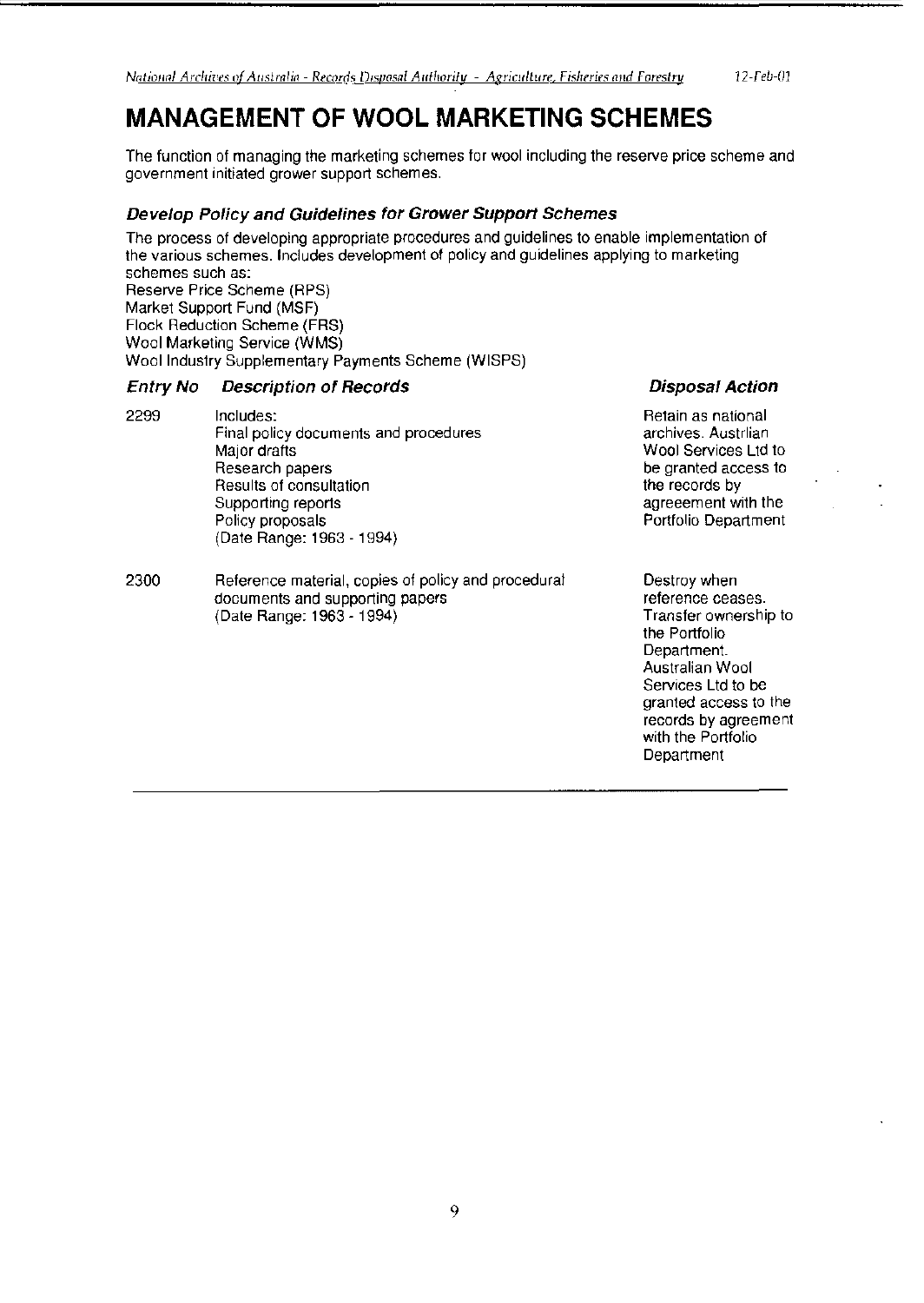# MANAGEMENT OF WOOL MARKETING SCHEMES

The function of managing the marketing schemes for wool including the reserve price scheme and government initiated grower support schemes.

### **Implementation of Grower Support Schemes**

The process of ensuring that the various grower support schemes are implemented according to the guidelines and procedures. Activities include: Operation of marketing schemes such as the Reserve Price Scheme, the Market Support Fund, the Flock Reduction Scheme, the Wool Industry Supplementary Payments Scheme Appraisal of wool to set reserve price, including wool sale catalogues Inventory management of wool stocks Testing of wool for catalogue descriptions Sale of Reserve Price Scheme wool

### **Entry No Description of Records Contract Contract Disposal Action Action**

2302 All records **All records** 2302 All records **All records** 2302 All records **All records** 2302 All records **All records** 2302 All records **All records** 2302 All records **All records** 2302 All records 2302 All records 23 (Date Range: 1963 - 1994)

Transfer ownership to Portfolio Department. Australian Wool Services Ltd to be granted access to the records by agreement with the Portfolio Department

### **Reporting on Grower Support Schemes**

The process of supplying information on the success or otherwise of grower support schemes to government and other bodies as required.

### **Entry No Description of Records**

| 2303 | Final reports             |
|------|---------------------------|
|      | (Date Range: 1963 - 1994) |

2304 All other records (Date Range: 1963 - 1994)

### **Disposal Action**

Retain as national archives. Australian Wool Services Ltd to be granted access to the records by agreement with the Portfolio Department

Destroy 6 years after action completed. Transfer ownership to Portfolio Department. Australian Wool Services Ltd to be granted access by agreement with the Portfolio Department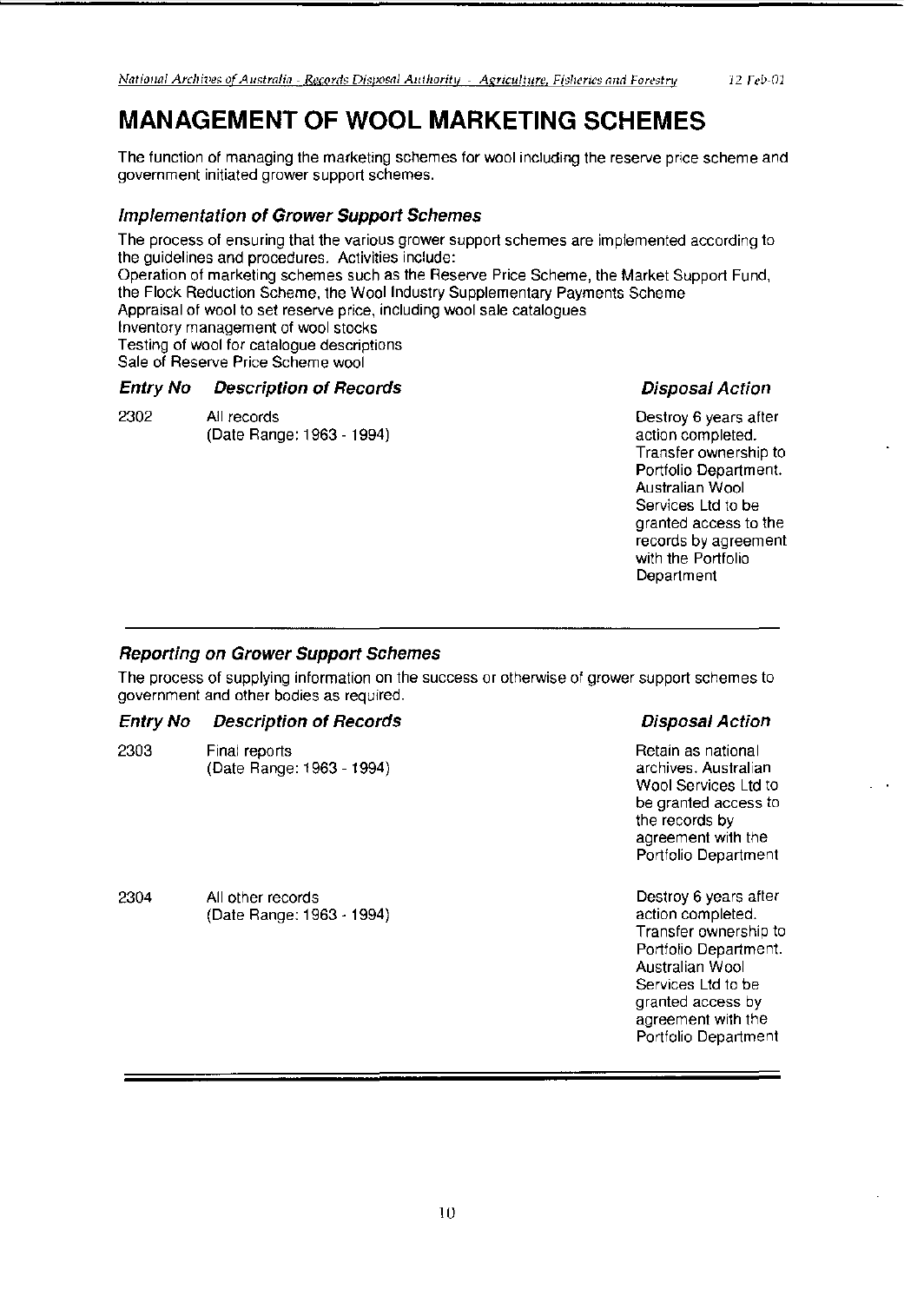## WOOL MARKETING MANAGEMENT

The function of managing the marketing of wool to ensure quality of clip presented for sale to maximise grower payments.

### Arranging Wool Sales

The process of organising wool sales nationally. Include issuing rosters of sales dates.

### Entry No Description of Records Disposal Action

(Date Range: 1963 - 1994)

2305 All records **All records** 2305 All records **All records** 2305 All records 2305 All records 2305 All records 2<br>(Date Range: 1963 - 1994) All records action complete. Transfer ownership to Portfolio Department. Australian Wool Services Ltd to be granted access to the records by agreement with the Portfolio **Department** 

### Develop, Establish and Inquire into Marketing Systems

The process of developing, establishing an reviewing appropriate systems lor the marketing of wool. Involves investigation, analysis and reporting. Studies include: Alternative marketing methods;

Sale by description/additional measurement;

Lot size;

Wool test methods;

Electronic selling, distribution and pre and post sales transport charges and freight rates, including negotiations.

### Entry No Description of Records Disposal Action

- 2306 Includes: Retain as national Final policy documents and procedures archives. Austrian archives. Austrian Major drafts Wool Services Ltd to Research papers be granted access to be granted access to Results of consultation the records by the records by Supporting reports and the state of the state agreement with the state agreement with the state of the state of the state of the state of the state of the state of the state of the state of the state of the state of the st Policy proposals **Policy Policy Policy Portfolio Department** (Date Range: 1963 - 1994)
- 2307 Reference material, copies of policy and procedural Destroy when documents and supporting papers reference ceases. (Date Range: 1963 - 1994) Transfer ownership to

### Portfolio Department. Australian Wool Services Ltd to be granted access to the records by agreement with the Portfolio Department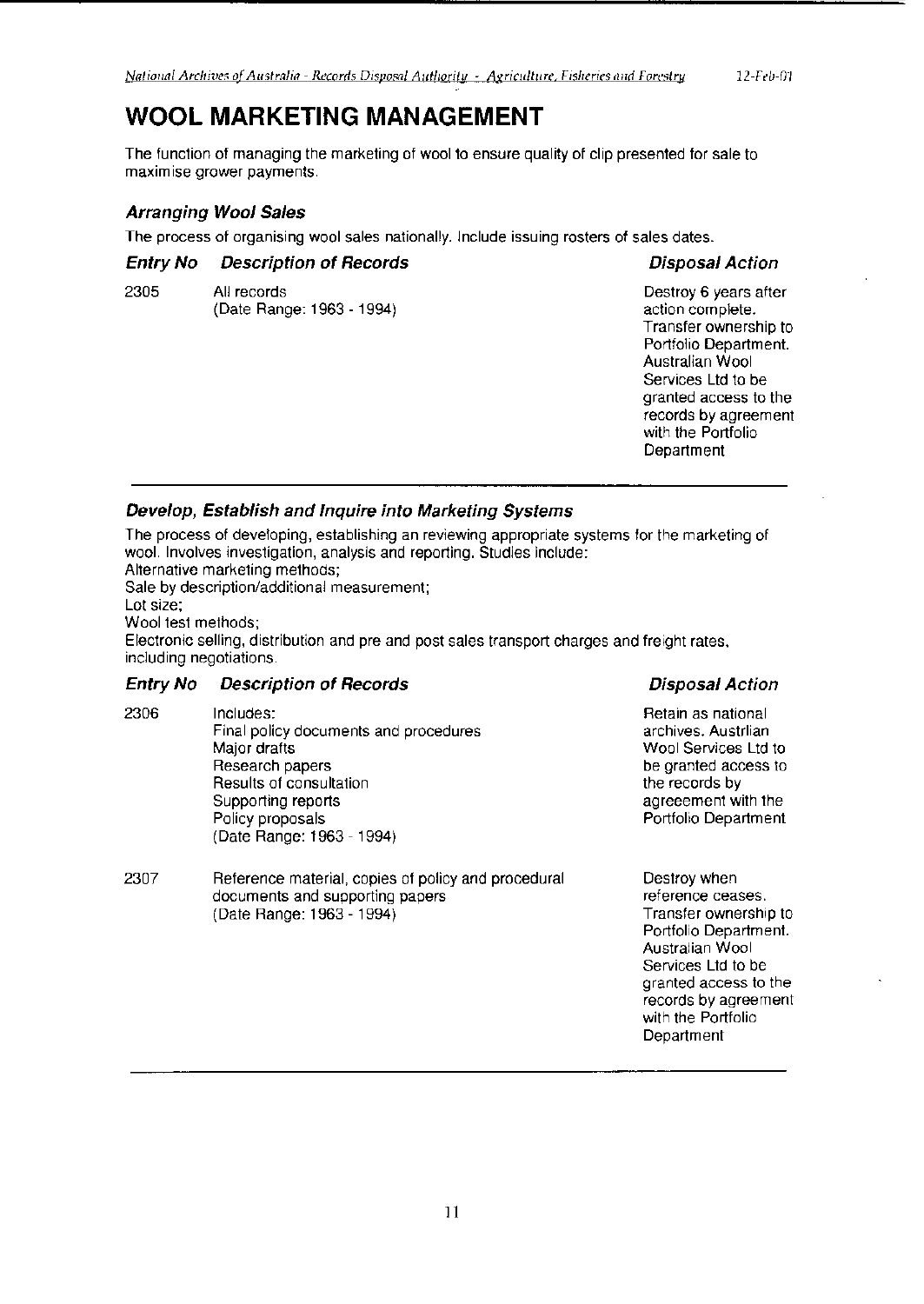## WOOL MARKETING MANAGEMENT

The function of managing the marketing of wool to ensure quality of clip presented for sale to maximise grower payments.

### **Formulation of Standards, Methods and Systems for the Marketing of Wool**

The activity of developing standards and procedures for wool marketing. This process includes establishment and changes to the auction system including rules and regulations for sale, sales rosters, quantities and kinds, and condition of wool for sale, standards for clip preparation and receipt handling for dumping of wool.

| <b>Entry No</b> | <b>Description of Records</b>                                                                                                                                                                                           | <b>Disposal Action</b>                                                                                                                                       |
|-----------------|-------------------------------------------------------------------------------------------------------------------------------------------------------------------------------------------------------------------------|--------------------------------------------------------------------------------------------------------------------------------------------------------------|
| 2308            | Includes:<br>Final policy document, procedures and committee papers<br>and minutes<br>Major drafts<br>Research papers<br>Results of consultation<br>Supporting reports<br>Policy proposals<br>(Date Range: 1963 - 1994) | Retain as national<br>archives. Australian<br>Wool Services Ltd to<br>be granted access to<br>the records by<br>agreement with the<br>Portfolio Departement  |
| 2309            | Reference material, copies of policy and procedural<br>documents and supporting papers<br>(Date Range: 1963 - 1994)                                                                                                     | Destroy when<br>reference ceases.<br>Australian Wool<br>Services to be<br>granted access to the<br>records by<br>agreeement with the<br>Portfolio Department |

### **Monitoring of Wool Marketing Standards and Procedures**

The process of ensuring the appropriate application of the wool marketing standards in the sale process. Includes clip inspection and testing of wool to ensure it meets type and is free of contamination and pesticide residues {if not withheld for auction or export),and chemical residue testing.

### **Entry No Description of Records Contract Contract Disposal Action Action**

2310 All records (Date Range: 1963 - 1994)

Destroy 6 years after action completed. Australian Wool Services to be granted access to the records by agreement with the Portfolio Department